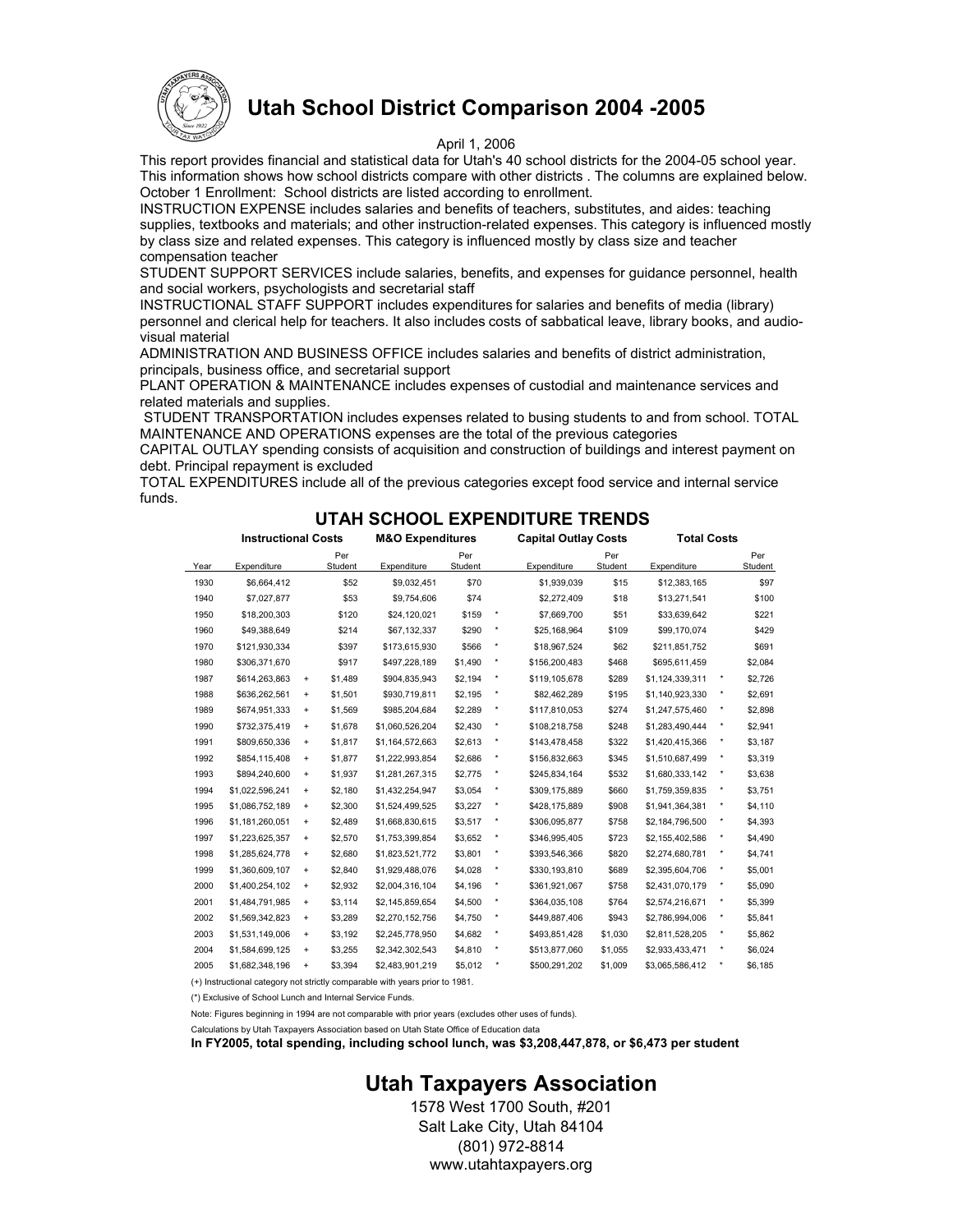## **Utah School District Comparisons 2004 - 2005**

| School                        | Oct 2004   | Instruct    | Inst as        |         |        | <b>Supporting Services Per Student</b> |                    |        | Total     | Non K-12 | Cap Exp/Student |          | <b>Total</b> | Food    |       | Revenues - Operations |         | Pupil-  | Average | Tchrs        | Assessed                 | <b>AVPS</b>      | 2005-06  | Tax Rate   |
|-------------------------------|------------|-------------|----------------|---------|--------|----------------------------------------|--------------------|--------|-----------|----------|-----------------|----------|--------------|---------|-------|-----------------------|---------|---------|---------|--------------|--------------------------|------------------|----------|------------|
| <b>District</b>               | Enrollment |             | % of           | Student | Media/ | <b>Business</b>                        | Plant              | Studen | M & O per |          | Debt            | Facility | Expend.      |         |       | State                 | Federal | Teacher | Teacher | as a %       | Valuation                | as Percent       | Tax      | as % State |
|                               |            | Expense     |                |         |        |                                        | O & M <sup>2</sup> |        |           | Exp. Per |                 | Const    |              | Svc per | Local |                       |         |         | Comp.   |              | Per Student <sup>s</sup> |                  |          | Average®   |
|                               |            | Per Student | <b>M&amp;O</b> | Svcs    | Instru | & Admin                                |                    | Trans  | Student   | Student  | Service         |          | Per Student  | Student |       |                       |         | Ratio   |         | Pers.        |                          | of State Avo     | Rate     |            |
| Jordan                        | 75,716     | 3,070       | 67%            | 139     | 287    | 463                                    | 448                | 145    | 4,551     | 121      | 111             | 1,012    | 5,794        | 274     | 24%   | 70%                   | 6.0%    | 25.3    | 54,913  | $54^{\circ}$ | 241,794                  | $92^\circ$       | 0.008655 | 130%       |
| Granite                       | 68,568     | 3,178       | 67%            | 231     | 334    | 450                                    | 471                | 108    | 4,772     | 148      | -3              | 666      | 5,590        | 253     | 23%   | 67%                   | 9.9%    | 22.1    | 57,031  | 53%          | 247,110                  | 94'              | 0.006604 | 91%        |
| Davis                         | 60,606     | 3,238       | 69%            | 177     | 217    | 476                                    | 462                | 144    | 4,713     | 175      | 185             | 812      | 5,886        | 279     | 20%   | 72%                   | 7.4%    | 22.8    | 59,502  | 50%          | 199,596                  | 76               | 0.007684 | 111%       |
| Alpine                        | 52,825     | 3,167       | 71%            | 135     | 232    | 395                                    | 353                | 158    | 4,440     | 82       | 245             | 753      | 5,519        | 247     | 20%   | 74%                   | 5.6%    | 24.6    | 56,515  | 52%          | 177,651                  | 68               | 0.008082 | 119%       |
| Weber                         | 28,527     | 3,290       | 69%            | 158     | 88     | 576                                    | 493                | 175    | 4,780     | 31       | 123             | 418      | 5,352        | 317     | 18%   | 75%                   | 7.1%    | 23.1    | 55,360  | 55%          | 185,919                  | 71%              | 0.006427 | 88%        |
|                               |            |             |                |         |        |                                        |                    |        |           |          |                 |          |              |         |       |                       |         |         |         |              |                          |                  |          |            |
| Nebo                          | 24,887     | 3,072       | 70%            | 229     | 177    | 418                                    | 316                | 184    | 4,397     | 102      | 213             | 1,378    | 6,090        | 262     | 17%   | 74%                   | 8.7%    | 24.6    | 54,861  | 51%          | 162,931                  | 62 <sup>c</sup>  | 0.009203 | 140%       |
| Salt Lake                     | 23,595     | 4,246       | 70%            | 199     | 494    | 514                                    | 503                | 147    | 6,103     | 613      | 207             | 1,821    | 8,744        | 395     | 41%   | 49%                   | 10.1%   | 20.1    | 68,990  | 49%          | 556,232                  | 213'             | 0.006080 | 82%        |
| Washington                    | 21,584     | 3,201       | 69%            | 187     | 185    | 419                                    | 407                | 215    | 4,613     | 97       | 271             | 1,619    | 6,600        | 244     | 24%   | 67%                   | 9.1%    | 22.2    | 54,687  | 56%          | 302,865                  | 116              | 0.006131 | 82%        |
| Cache                         | 13,388     | 3,383       | 68%            | 107     | 296    | 476                                    | 372                | 366    | 5,001     | 64       | 244             | 1,096    | 6.405        | 312     | 17%   | 73%                   | 9.2%    | 23.2    | 54,909  | 48%          | 157,848                  | 60               | 0.006510 | 90%        |
| Provo                         | 13,359     | 3,857       | 74%            | 233     | 142    | 578                                    | 270                | 131    | 5,210     | 209      | 152             | 257      | 5,829        | 300     | 26%   | 65%                   | 9.1%    | 21.3    | 55,978  | 50%          | 286,142                  | 109 <sup>o</sup> | 0.006124 | 82%        |
| Ogden                         | 12,684     | 3,536       | 61%            | 444     | 622    | 604                                    | 449                | 130    | 5,784     | 121      | 47              | 385      | 6,337        | 417     | 17%   | 67%                   | 16.3%   | 21.3    | 60,427  | 52%          | 212,189                  | 81'              | 0.007312 | 105%       |
|                               |            |             |                |         |        | 416                                    |                    |        |           |          |                 |          |              |         |       | 79%                   |         |         |         |              |                          |                  |          |            |
| Tooele                        | 11,039     | 3,077       | 69%            | 165     | 125    |                                        | 547                | 159    | 4,490     | 134      | 272             | 1,866    | 6,762        | 320     | 14%   |                       | 7.0%    | 22.6    | 52,198  | 53%          | 170,405                  | 65%              | 0.008896 | 134%       |
| <b>Box Elder</b>              | 10,561     | 3,353       | 68%            | 178     | 127    | 432                                    | 577                | 268    | 4,935     | 220      | 37              | 199      | 5,391        | 292     | 17%   | 75%                   | 7.7%    | 22.0    | 54,310  | 50%          | 208,129                  | 80               | 0.006359 | 87%        |
| Iron                          | 7,788      | 3,188       | 66%            | 165     | 238    | 489                                    | 512                | 230    | 4,822     | 212      | 271             | 519      | 5,823        | 269     | 21%   | 68%                   | 11.9%   | 22.8    | 55,348  | 46%          | 262,547                  | 100              | 0.007574 | 109%       |
| Murray                        | 6,492      | 3,365       | 66%            | 257     | 236    | 647                                    | 527                | 102    | 5,134     | 393      | 195             | 384      | 6.105        | 302     | 33%   | 61%                   | 5.9%    | 21.9    | 62,112  | 60%          | 341,031                  | 130'             | 0.006527 | 90%        |
| Logan                         | 5,821      | 4,031       | 76%            | 91      | 199    | 376                                    | 443                | 144    | 5,285     | 180      | 162             | 893      | 6,519        | 37'     | 24%   | 63%                   | 13.1%   | 19.4    | 56,750  | 52%          | 248,194                  | $95^{\circ}$     | 0.007304 | 104%       |
| Unitah                        | 5,642      | 4,121       | 67%            | 244     | 154    | 607                                    | 654                | 416    | 6,196     | 213      | 54              | 390      | 6,852        | 394     | 22%   | 62%                   | 15.9%   | 20.3    | 59,163  | 50%          | 361,510                  | 138 <sup>c</sup> | 0.006001 | 80%        |
| Sevier                        | 4,305      | 3,981       | 72%            | 129     | 61     | 556                                    | 519                | 271    | 5,516     | 144      | 200             | 457      | 6,318        | 330     | 15%   | 72%                   | 12.8%   | 20.5    | 54,216  | 51%          | 187,463                  | 72%              | 0.007167 | 102%       |
|                               |            |             |                |         |        |                                        |                    |        |           |          |                 |          |              |         |       |                       |         |         |         |              |                          |                  |          |            |
| Park City                     | 4,212      | 4,365       | 65%            | 239     | 151    | 797                                    | 875                | 314    | 6,741     | 326      | 454             | 1,611    | 9,131        | 277     | 79%   | 18%                   | 3.6%    | 18.5    | 64,572  | 53%          | 1,421,139                | 543%             | 0.005494 | 71%        |
| Wasatch                       | 4,136      | 3,851       | 73%            | 104     | 67     | 574                                    | 442                | 267    | 5,305     | 133      | 207             | 414      | 6,060        | 249     | 39%   | 56%                   | 5.3%    | 21.4    | 57,249  | 53%          | 465,538                  | 178              | 0.006623 | 92%        |
| Duchesne                      | 3,894      | 3,952       | 63%            | 149     | 314    | 681                                    | 803                | 397    | 6,297     | 166      | 78              | 1,315    | 7,856        | 312     | 16%   | 70%                   | 13.1%   | 17.5    | 53,231  | 48%          | 201,738                  | 77               | 0.008178 | 121%       |
| Carbon                        | 3,488      | 4,188       | 64%            | 185     | 198    | 885                                    | 778                | 267    | 6,502     | 320      | 213             | 806      | 7,841        | 371     | 35%   | 57%                   | 7.6%    | 18.9    | 53,383  | 48%          | 520,107                  | 199              | 0.006406 | 88%        |
| Millard                       | 2,957      | 4,794       | 67%            | 170     | 155    | 679                                    | 865                | 488    | 7,151     | 115      | 92              | 561      | 7,918        | 416     | 39%   | 52%                   | 8.9%    | 18.3    | 62,999  | 48%          | 654,878                  | 250              | 0.006055 | 81%        |
| San Juan                      | 2,957      | 5,802       | 58%            | 506     | 797    | 966                                    | 1,311              | 693    | 10,074    | 249      | 76              | 362      | 10,762       | 414     | 11%   | 53%                   | 35.9%   | 15.0    | 57,617  | 50%          | 161,701                  | 62 <sup>c</sup>  | 0.008395 | 125%       |
| So. Sanpete                   | 2,739      | 4,565       | 75%            | 130     | 192    | 413                                    | 556                | 231    | 6,087     | 641      | 75              | 201      | 7,004        | 380     | 12%   | 77%                   | 10.0%   | 17.6    | 58,907  | 43%          | 144,520                  | 55%              | 0.008104 | 119%       |
|                               | 2,366      | 4,631       | 67%            | 194     | 158    | 851                                    | 678                | 396    | 6,909     | 357      | 40              | 1,035    | 8,341        | 377     | 37%   | 56%                   | 7.0%    | 18.8    |         | 49%          | 610,012                  | 233              | 0.006012 | 80%        |
| Emery                         |            |             |                |         |        |                                        |                    |        |           |          |                 |          |              |         |       |                       |         |         | 64,015  |              |                          |                  |          |            |
| No. Sanpete                   | 2,313      | 3,829       | 63%            | 114     | 634    | 709                                    | 511                | 322    | 6,117     | 63       | 73              | 586      | 6,839        | 354     | 18%   | 66%                   | 15.9%   | 19.7    | 57,333  | 45%          | 206,183                  | 79 <sup>c</sup>  | 0.006548 | 90%        |
| Morgan                        | 1,967      | 3,178       | 69%            | 125     | 84     | 616                                    | 368                | 240    | 4,61'     | 103      | 87              | 176      | 4,977        | 262     | 18%   | 77%                   | 5.6%    | 20.9    | 54,887  | 55%          | 273,901                  | 105              | 0.005644 | 73%        |
| Juab                          | 1,963      | 3,305       | 69%            | 126     | 213    | 528                                    | 470                | 177    | 4,819     | 163      | 245             | 793      | 6,019        | 340     | 17%   | 74%                   | 8.5%    | 22.9    | 54,871  | 46%          | 241,301                  | 92'              | 0.007316 | 105%       |
| Beaver                        | 1,508      | 4,160       | 62%            | 263     | 147    | 933                                    | 998                | 183    | 6,684     | 119      | 370             | 124      | 7,298        | 308     | 27%   | 66%                   | 6.8%    | 20.9    | 58,944  | 43%          | 318,503                  | 122'             | 0.008538 | 127%       |
| Grand                         | 1,418      | 4,253       | 63%            | 255     | 266    | 873                                    | 844                | 253    | 6,743     | 194      | 235             | 556      | 7,728        | 372     | 31%   | 59%                   | 9.9%    | 17.2    | 56,018  | 42%          | 486,945                  | 186              | 0.005596 | 72%        |
| So. Summit                    | 1,322      | 4,199       | 65%            | 273     | 162    | 813                                    | 612                | 384    | 6,443     | 939      | 152             | 563      | 8,096        | 210     | 51%   | 44%                   | 5.3%    | 18.5    | 56,112  | 50%          | 886,313                  | 339'             | 0.006307 | 86%        |
| Kane                          | 1,196      | 4,969       | 65%            | 220     | 231    | 1,024                                  | 730                | 428    | 7,602     | 137      | 284             | 934      | 8,957        | 326     | 27%   | 66%                   | 6.7%    | 17.2    | 56,971  | 46%          | 549,684                  | 210              | 0.004618 | 54%        |
|                               | 986        | 4,628       | 71%            | 149     | 120    | 728                                    | 517                | 392    | 6,533     | 391      | 460             | 7,402    | 14,786       | 308     | 33%   | 61%                   | 5.4%    | 18.0    | 62,212  | 49%          | 553,517                  |                  | 0.007056 | 100%       |
| No. Summi                     |            |             |                |         |        |                                        |                    |        |           |          |                 |          |              |         |       |                       |         |         |         |              |                          | 212              |          |            |
| Garfield                      | 947        | 5,854       | 68%            | 202     | 65     | 1,328                                  | 737                | 368    | 8,554     | 223      | 396             | 545      | 9.719        | 364     | 19%   | 74%                   | 7.3%    | 15.6    | 59,691  | 48%          | 408,036                  | 156 <sup>°</sup> | 0.007819 | 114%       |
| Wayne                         | 517        | 5,702       | 67%            | 136     | 202    | 1,049                                  | 775                | 688    | 8,551     | 48       | 26              | 144      | 8,770        | 385     | 17%   | 76%                   | 7.1%    | 14.2    | 54,419  | 52%          | 315,564                  | 121'             | 0.004772 | 57%        |
| Rich                          | 429        | 6,228       | 65%            | 103     | 491    | 1,553                                  | 460                | 775    | 9,610     | 267      | 601             | 9,476    | 19,954       | 505     | 28%   | 67%                   | 5.1%    | 12.9    | 62,164  | 57%          | 836,948                  | 3209             | 0.005995 | 80%        |
| Piute                         | 345        | 7,413       | 70%            |         | 74     | 1,402                                  | 1,083              | 678    | 10,650    | 319      | 48              | 115      | 11,133       | 535     | 13%   | 77%                   | 10.0%   | 14.6    | 59,022  | 45%          | 179,924                  | 69'              | 0.005621 | 73%        |
| Tintic                        | 262        | 7,803       | 63%            | 311     | 694    | 1.784                                  | 1,278              | 473    | 12,343    | 227      | 92              | 518      | 13,179       | 460     | 7%    | 86%                   | 7.5%    | 11.0    | 61,462  | 51%          | 115,836                  | $44^{\circ}$     | 0.008989 | 136%       |
| Daggett                       | 136        | 9,772       | 58%            | 51      | 799    | 2,423                                  | 2,579              | 1,366  | 16,991    | 674      | 169             | 2,058    | 19,892       | 488     | 31%   | 63%                   | 5.9%    | 9.7     | 59,699  | 44%          | 1,431,253                | 547 <sup>°</sup> | 0.004091 | 44%        |
|                               |            |             |                |         |        |                                        |                    |        |           |          |                 |          |              |         | 24%   | 68%                   |         |         |         |              |                          |                  |          | 100%       |
| Districts                     | 489,445    | 3,394       | 68%            | 185     | 256    | 497                                    | 467                | 180    | 4,979     | 166      | 153             | 894      | 6,193        | 291     |       |                       | 8.7%    | 22.5    | 57,001  | 52%          | 261,530                  | 100              | 0.007069 |            |
| Charters <sup>2,7</sup>       | 6,194      | 3,423       | 67%            | 148     | 109    | 1,035                                  | 297                | 86     | 5,097     | 31       | 16              | 453      | 5,596        | 70      | 10%   | 69%                   | 21.6%   | 20.0    | 41,420  | 57%          | N/A                      | N/               | N/A      | N/A        |
| <b>Grand Total</b>            | 495,639    | 3,394       | 68%            | 185     | 254    | 504                                    | 496                | 179    | 5,012     | 164      | 152             | 858      | 6,185        | 288     | 23%   | 68%                   | 8.9%    | 22.4    | 54,687  | 52%          | N/A                      | N/f              | N/A      | N/A        |
| Change from 2004 <sup>®</sup> | 1.8%       | 4.3%        | $-0.7%$        | 2.3%    | 5.8%   | 5.8%                                   | 9.7%               | 5.0%   | 5.0%      | 3.5%     | 1.9%            | N/A      | 2.7%         | 3.3%    | 1.5%  | $-1.0%$               | 3.5%    | $-2.0%$ | 2.4%    | 1.8%         | 2.3%                     | N/A              | $-1.4%$  | N/A        |

Calculations by Utah Taxpayers Association based on data from Utah State Office of Education and Utah State Tax Commission

1. Districts are listed by enrollment in descending order

2. Facility lease/rental payments that officially appear in Fund 10 (operations) function 2600 facility O&M, object 400 purchased property are treated as facility capital costs for charter and district schools

3. Teacher compensation includes salaries and benefits

4. Grand totals are effective statewide averages

5. Assessed valuation is adjusted for RDA diversions.

6. Tax rate comparison excludes statewide basic levy of 0.001720

7. Dream Foundation financial data was not available for FY2004-2005 and is excluded from enrollment data

8. Changes are percent changes, not percentage point changes.For example instruction as percent of operations decreased from 68.2%, a 0.7% derease or a 0.5 percentage point decrease.

9. To avoid double counting, construction expenses and interest are included, but bond principle repayment is excluded